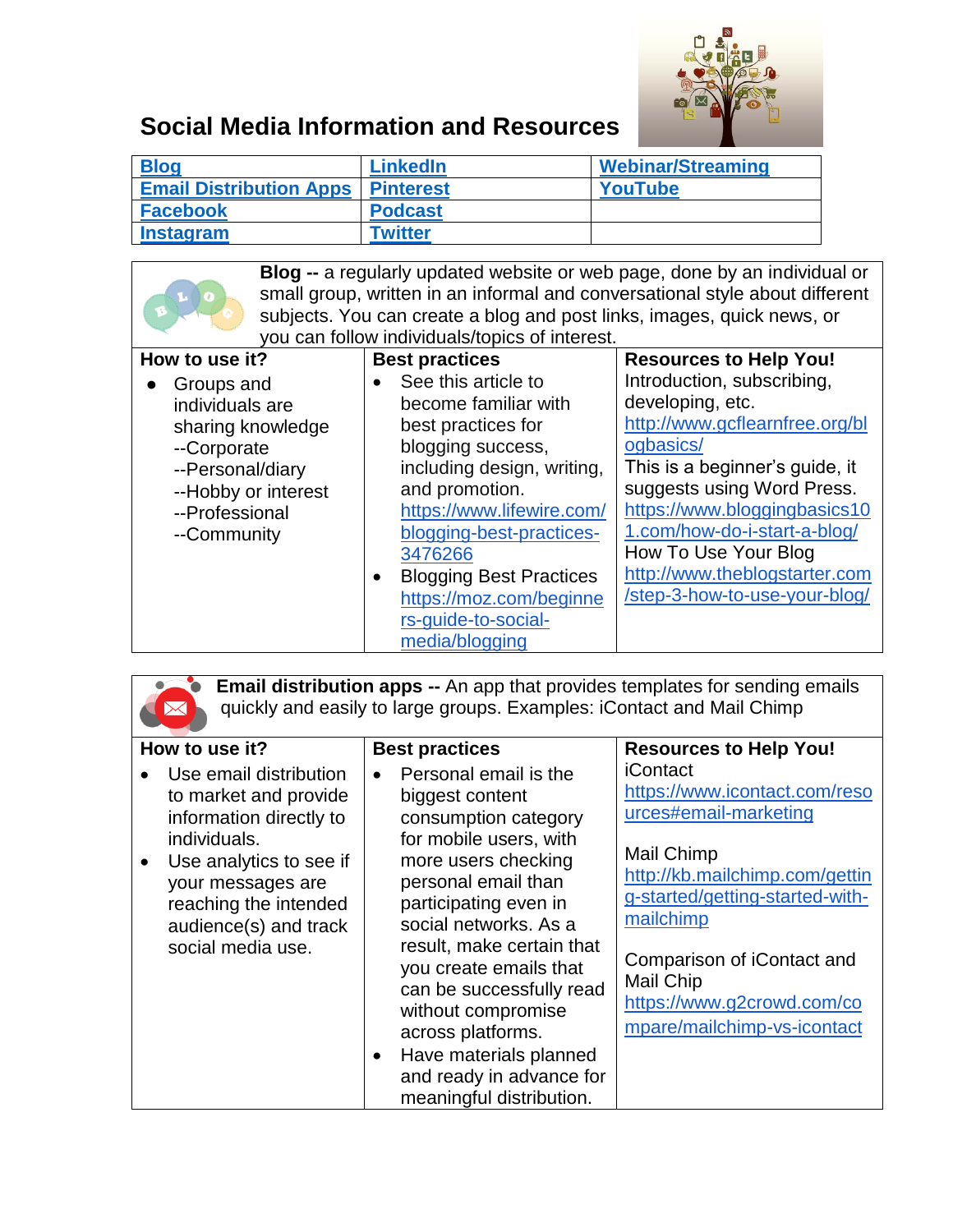

<span id="page-1-0"></span>**Facebook --** a popular free social networking website that allows registered users to create profiles, post text, upload photos and video, as well as keep in touch with friends, family, and colleagues. The site is available in 37 different languages.

| How to use it?                                                                                                                                                                                                                                                                                                                                                                                                                                                                                                                                                                                                                                                                                                                  | <b>Best practices</b>                                                                                                                                                                                                                                                                                                           | <b>Resources to Help You!</b>                                                                                                                                                                                                                                                                                                                                                                                                                                                                                                                                                                                                                            |
|---------------------------------------------------------------------------------------------------------------------------------------------------------------------------------------------------------------------------------------------------------------------------------------------------------------------------------------------------------------------------------------------------------------------------------------------------------------------------------------------------------------------------------------------------------------------------------------------------------------------------------------------------------------------------------------------------------------------------------|---------------------------------------------------------------------------------------------------------------------------------------------------------------------------------------------------------------------------------------------------------------------------------------------------------------------------------|----------------------------------------------------------------------------------------------------------------------------------------------------------------------------------------------------------------------------------------------------------------------------------------------------------------------------------------------------------------------------------------------------------------------------------------------------------------------------------------------------------------------------------------------------------------------------------------------------------------------------------------------------------|
| Share news and<br>photos on all levels of<br>DKG.<br>Make comments on<br>others' FB pages.<br>Promote brands or<br>organizations by<br>becoming fans.<br>Marketplace - allows<br>$\bullet$<br>members to post,<br>read and respond to<br>classified ads<br>Groups - allows<br>members who have<br>common interests to<br>find each other and<br>interact<br>Events - allows<br>members to publicize<br>an event, invite<br>guests, and track who<br>plans to attention.<br>Pages - create and<br>promote a public<br>page built around a<br>specific topic.<br>Presence technology<br>- allows members to<br>see which contacts<br>are online and chat<br>Live Videos<br>Simple Polls<br>Messenger for private<br>communication | Strategies and tactics for<br>success: This link provides<br>information on Content,<br>Post Timing, Moderation,<br>Engagement, Community,<br><b>User Flow and Credibility</b><br>announcements<br>celebrations<br>major photos<br>$\bullet$<br>Private DKG pages/ events<br>could be more personal to<br>chapters and members. | http://www.gcflearnfree.org/fac<br>ebook101/getting-started-with-<br>facebook/1/<br>GCF (LearnFree.org) is a<br>recognized and trusted source<br>of learning. This link gives the<br>reader four pages of<br>interactive learning to get<br>started with FB. Included is a<br>neat graphic where the reader<br>clicks words to find their<br>Facebook meanings.<br><b>How to Protect your Private</b><br><b>Information on Facebook</b><br>Facebook gives non-profit<br>organizations the <b>tools</b> and<br>ideas to engage people in<br>their causes and amplify their<br>goals.<br>Interested in finding more<br>followers to your Facebook<br>Page? |
|                                                                                                                                                                                                                                                                                                                                                                                                                                                                                                                                                                                                                                                                                                                                 |                                                                                                                                                                                                                                                                                                                                 |                                                                                                                                                                                                                                                                                                                                                                                                                                                                                                                                                                                                                                                          |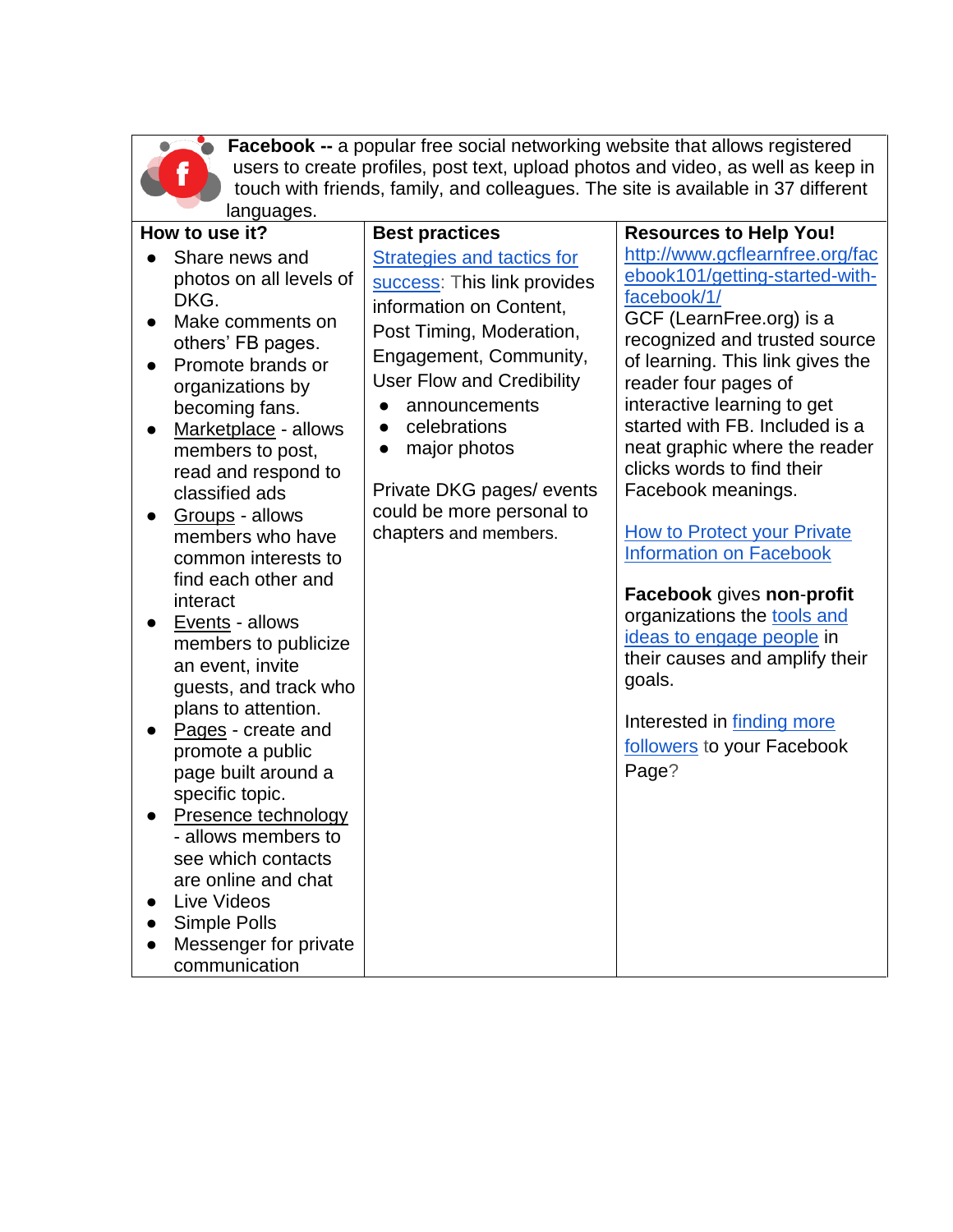| ï<br>í<br>٠ |  |
|-------------|--|
|             |  |

<span id="page-2-1"></span>**Instagram --** An online mobile photo-sharing site that enables its users to take pictures and share them either publicly or privately on the app. See What [is Instagram?](https://www.lifewire.com/what-is-instagram-3486316) Links with many other social media sites. Invites sharing and commenting regarding photos.

| commenting regarding priotos.                                                                                                                                                                                                                                                                                                                                                                                                                                                                                              |                                                                                                                                                                                                                                                                                                                                                                              |                                                                                                                                                     |  |  |
|----------------------------------------------------------------------------------------------------------------------------------------------------------------------------------------------------------------------------------------------------------------------------------------------------------------------------------------------------------------------------------------------------------------------------------------------------------------------------------------------------------------------------|------------------------------------------------------------------------------------------------------------------------------------------------------------------------------------------------------------------------------------------------------------------------------------------------------------------------------------------------------------------------------|-----------------------------------------------------------------------------------------------------------------------------------------------------|--|--|
| How to use it?                                                                                                                                                                                                                                                                                                                                                                                                                                                                                                             | <b>Best practices</b>                                                                                                                                                                                                                                                                                                                                                        | <b>Resources to Help You!</b>                                                                                                                       |  |  |
| To send someone a<br>photo or video with<br><b>Instagram Direct,</b><br>take a new photo or<br>video or upload one<br>from your phone's<br>media library. You can<br>choose to add effects,<br>filters, or a caption.<br>From the share page,<br>tap "Direct," and then<br>tap the names of the<br>people with whom you<br>want to share the post<br>(you can select up to<br>15).http://www.gcflear<br>nfree.org/instagram/g<br>etting-started-with-<br>instagram/1/<br>Allows manipulation of<br>photos through filters. | <b>7 Instagram Best Practices</b><br>Turn Your Visuals into<br>Eye Candy<br>Be Current with<br>Instagram Trends &<br>Changes<br><b>Post Content Your</b><br><b>Audience Wants</b><br>Post Regularly and<br>$\bullet$<br><b>During Optimal Times</b><br><b>Tell Great Stories</b><br>Promote your Instagram<br>$\bullet$<br>Don't Dismiss<br>$\bullet$<br>Instagram Analytics | Modules for all aspects of<br>Instagram.<br>http://www.gcflearnfree.org/in<br>stagram/<br><b>The Ultimate List of Instagram</b><br><b>Resources</b> |  |  |

<span id="page-2-0"></span>

| LinkedIn -- networking site for marketing oneself as a professional. Geared<br>toward business and professional communication for companies and career-<br>in<br>minded individuals. |                                                                                                                                                                                      |                                                                                                                                      |                                                                                                                                                                                         |
|--------------------------------------------------------------------------------------------------------------------------------------------------------------------------------------|--------------------------------------------------------------------------------------------------------------------------------------------------------------------------------------|--------------------------------------------------------------------------------------------------------------------------------------|-----------------------------------------------------------------------------------------------------------------------------------------------------------------------------------------|
|                                                                                                                                                                                      | How to use it?                                                                                                                                                                       | <b>Best practices</b>                                                                                                                | <b>Resources to Help You!</b>                                                                                                                                                           |
|                                                                                                                                                                                      | Learn how to manage<br>your professional<br>identity, share<br>insights, and connect<br>with opportunities.<br>View others' identity<br>and contact them for<br>networking purposes. | • Create a strong profile<br>and link your contacts to<br>expand opportunities.<br>• Search for key women<br>educators in your area. | All LinkedIn help:<br>https://www.linkedin.com/hel<br>p/linkedin<br>Short lessons about<br>LinkedIn: what is it  to<br>searching for jobs.<br>http://www.gcflearnfree.org/li<br>nkedin/ |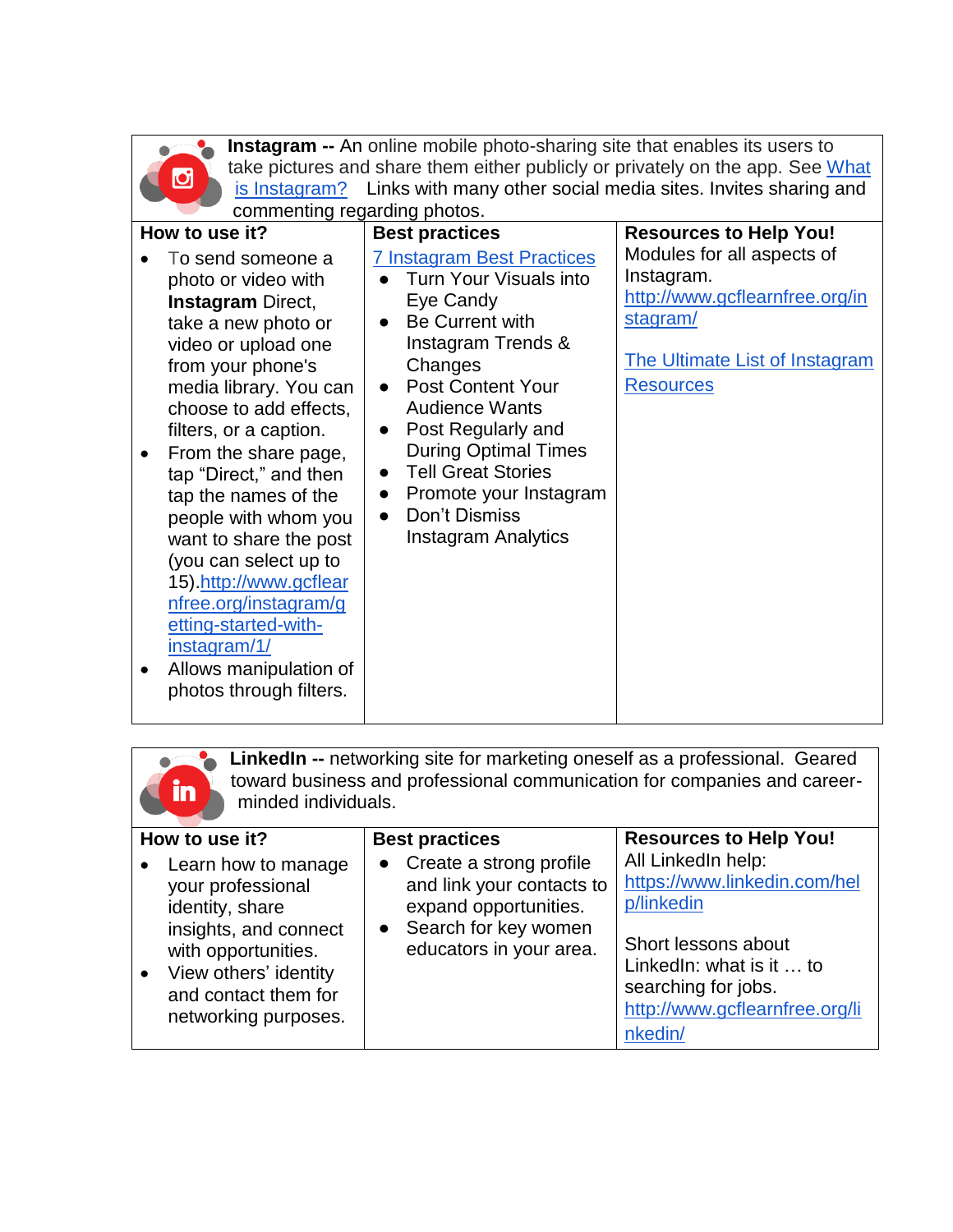

<span id="page-3-0"></span>**Pinterest --** a site for sharing interests and for gathering ideas and inspiration. Allows sharing of specific interest areas (such as education, crafting, pets, etc.)

| How to use it?                                                                                                                                                                                                                                                                                                                                         | <b>Best practices</b>                                                                                                                                                                                                                                                                                                                        | <b>Resources to Help You!</b>                                                                                                                                                                                                                                                                                                                  |
|--------------------------------------------------------------------------------------------------------------------------------------------------------------------------------------------------------------------------------------------------------------------------------------------------------------------------------------------------------|----------------------------------------------------------------------------------------------------------------------------------------------------------------------------------------------------------------------------------------------------------------------------------------------------------------------------------------------|------------------------------------------------------------------------------------------------------------------------------------------------------------------------------------------------------------------------------------------------------------------------------------------------------------------------------------------------|
| Rather than<br>bookmarking onto<br>browser, user can<br>create a Pinterest<br>board that can be<br>accessed from<br>multiple devices and<br>by many individuals.<br>• User can create<br>public or private<br>board(s) to<br>sort/bookmark items<br>of interest, e.g.,<br>convention table<br>centerpieces, core<br>curriculum ideas,<br>recipes, etc. | Pin from the source.<br>Pin from permalinks<br>$\bullet$<br>(direct links to content).<br>• Give credit and include<br>a thoughtful description,<br>i.e. label pins with titles<br>and captions.<br>• Focus your feeds (use<br>specific words to<br>search).<br>Engage with others who<br>$\bullet$<br>have similar interests<br>and boards. | https://help.pinterest.com/en/<br>guide/all-about-pinterest<br>From Pinterest, Includes<br>dialogue, short videos, and<br>graphics that take the reader<br>through all aspects of<br>Pinterest. It does this in<br>several screens and breaks<br>info down nicely.<br><b>Teacher Resources on</b><br><b>Pinterest</b><br><b>Teaching Ideas</b> |

<span id="page-3-1"></span>

**Podcast --** is an audio program you can listen to on your computer or mobile device. You can listen to podcasts at your desk, in the car, or at the gym.

| 9.111                                                                                                                                                                                                                      |                                                                                                                                                                                                                                                                   |                                                                                                                                                                                                                                     |
|----------------------------------------------------------------------------------------------------------------------------------------------------------------------------------------------------------------------------|-------------------------------------------------------------------------------------------------------------------------------------------------------------------------------------------------------------------------------------------------------------------|-------------------------------------------------------------------------------------------------------------------------------------------------------------------------------------------------------------------------------------|
| How to use it?                                                                                                                                                                                                             | <b>Best practices</b>                                                                                                                                                                                                                                             | <b>Resources to Help You!</b>                                                                                                                                                                                                       |
| Use a microphone<br>and a recording<br>device. You can use<br>tools found on your<br>smart phone.<br>• Upload podcasts to a<br><b>RSS Feed site like</b><br>Tuneln or Lybsyn<br>• Submit a Podcast in<br>the iTunes Store. | • Plan the format and<br>content for your<br>podcasts.<br>• The ideal length is 22<br>minutes and best<br>publication day is a<br>Tuesday.<br>• Record DKG Members<br>telling their stories.<br>Record speakers from<br>$\bullet$<br>meetings and<br>conferences. | These are good sites that<br>describe podcasting and<br>delve into how to do it<br>yourself.<br>http://computer.howstuffworks<br>.com/internet/basics/podcasti<br>ng.htm<br>https://blog.bufferapp.com/po<br>dcasting-for-beginners |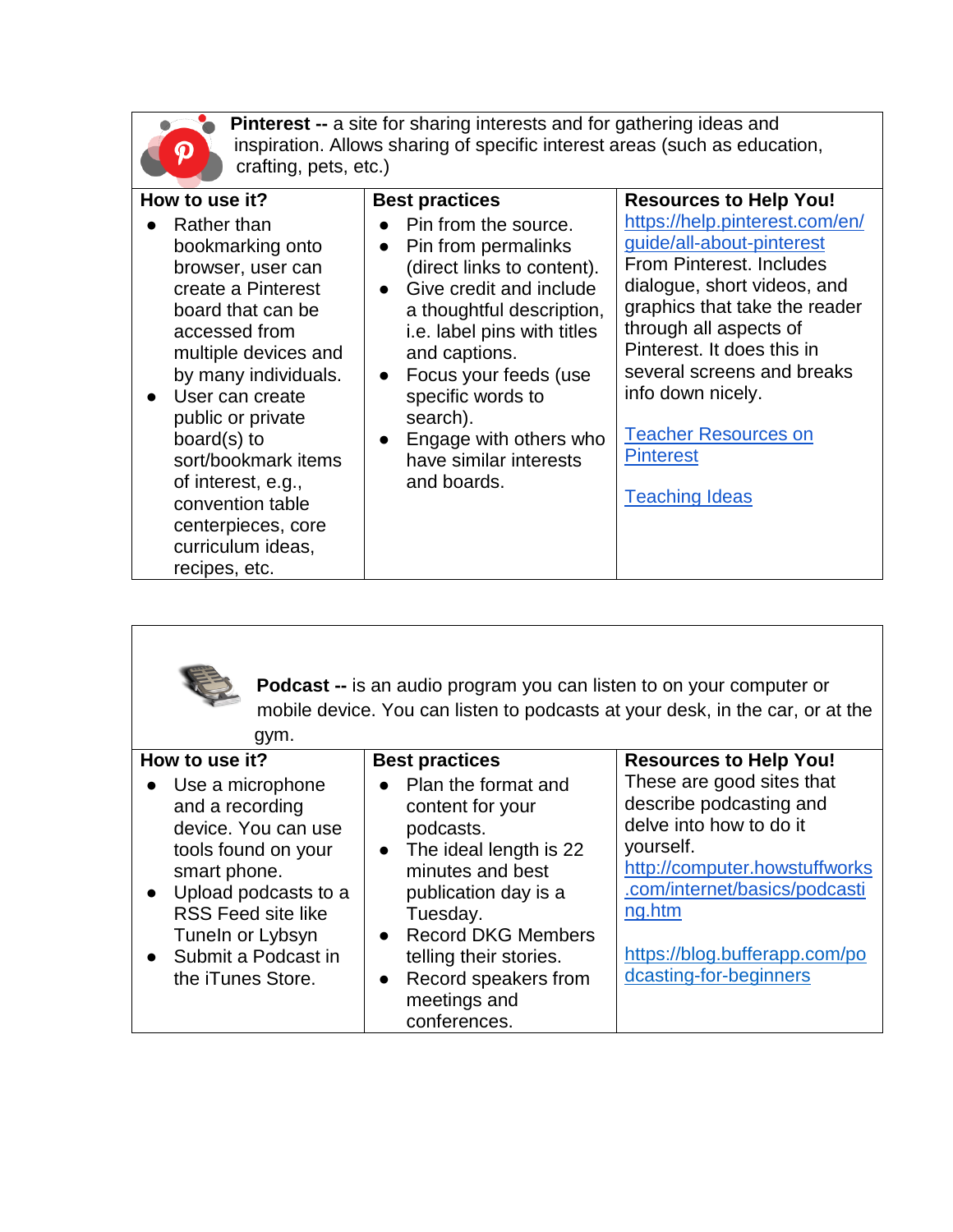

<span id="page-4-0"></span>**Twitter --** a microblogging site for sharing brief messages and ideas. Messages are limited to maximum of 140 characters (letters, numbers, spaces, punctuation marks). Users can post links, images, and quick news. Users can follow individuals and topics of interest.

| How to use it?                                                                                                                                                                                                                                                                                                                                                    | <b>Best practices</b>                                                                                                                                                                                                                                                                                                                                                                                                                                                                                                                                                                                                                                                                                | <b>Excellent written directions</b>                                                                                                                                                                                                                                                                                                                                                                                                                                                                                             |
|-------------------------------------------------------------------------------------------------------------------------------------------------------------------------------------------------------------------------------------------------------------------------------------------------------------------------------------------------------------------|------------------------------------------------------------------------------------------------------------------------------------------------------------------------------------------------------------------------------------------------------------------------------------------------------------------------------------------------------------------------------------------------------------------------------------------------------------------------------------------------------------------------------------------------------------------------------------------------------------------------------------------------------------------------------------------------------|---------------------------------------------------------------------------------------------------------------------------------------------------------------------------------------------------------------------------------------------------------------------------------------------------------------------------------------------------------------------------------------------------------------------------------------------------------------------------------------------------------------------------------|
| Tweet and retweet<br>items you find<br>interesting and follow<br>news outlets, people,<br>and businesses in<br>which you are<br>interested.<br>10 favorite Twitter<br>tips and tricks. These<br>tips help make your<br><b>Twitter experience</b><br>more enjoyable and<br>can help increase<br>your followers.<br>http://www.computerhope<br>.com/tips/tip149.htm | Use quick references to<br>bring people to other<br>media, such as blogs,<br>websites, and videos.<br>Keep tweeting --<br>$\bullet$<br>Resend tweets with<br>different angles. Send<br>the same tweet four<br>times to cover all four<br>U.S. time zones.<br><b>Headline formulas:</b><br>1. Lists: Headlines with<br>numbers in them perform<br>well. Example: 7<br><b>Undeniable Reasons</b><br>People LOVE List Posts.<br>2. How to: "How to" titles<br>promise a benefit to your<br>readers. Example: How to<br><b>Use DKG Website</b><br><b>Resources to Grow</b><br>Membership.<br>3. Include Keywords:<br>Include that keyword phrase<br>in your headlines. Example:<br>6 Insanely Useful DKG | and videos for "Getting<br>Started with Twitter."<br>https://support.twitter.com/arti<br>cles/215585<br>Short video animations of<br>Twitter features.<br>https://support.twitter.com/arti<br>cles/215585<br>Basics video with terminology<br>and a nice mix of text and<br>screen capture examples.<br>https://www.youtube.com/wat<br>ch?v=yR_MimUSn_Y<br>33 education Twitter accounts<br>to follow:<br>http://www.rasmussen.edu/de<br>grees/education/blog/33-<br>education-twitter-accounts-<br>you-should-be-following/#eb |
|                                                                                                                                                                                                                                                                                                                                                                   | <b>Motivation Secrets.</b>                                                                                                                                                                                                                                                                                                                                                                                                                                                                                                                                                                                                                                                                           |                                                                                                                                                                                                                                                                                                                                                                                                                                                                                                                                 |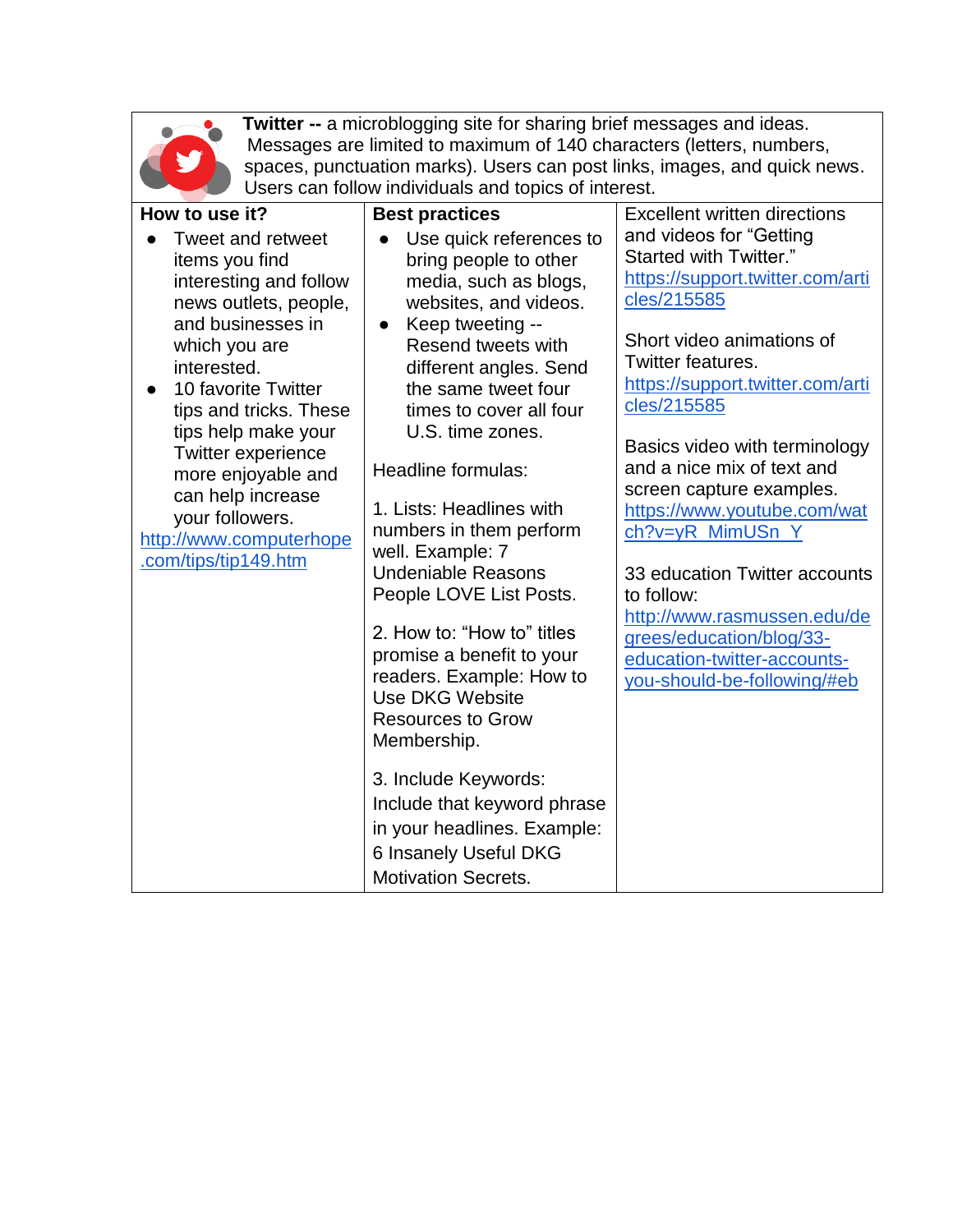| <b>Barry</b><br>Ξ<br>-<br>÷<br><b><i><u>PERSONAL PROPERTY AND RESIDENCE</u></i></b> |  |
|-------------------------------------------------------------------------------------|--|
|                                                                                     |  |
|                                                                                     |  |

<span id="page-5-0"></span>**Webinar/Streaming --** Web-based seminar, presentation, lecture, or workshop online using video conferencing software with the *opportunity* of interactivity in real-time.

**Live webinar --** Interactive online meeting, seminar, workshop, or presentation in which all participants can be active in real-time.

| How to use it?                                                                                                                                                                                          | <b>Best practices</b>                                                                                                                                                                                                                                                                                                                                                                                                                                                                                                                                                                                                                                                                                                                                                                                                                                                                                             | <b>Resources to Help You!</b>                                                                                                                                                                                                                                                                                                                                                                |
|---------------------------------------------------------------------------------------------------------------------------------------------------------------------------------------------------------|-------------------------------------------------------------------------------------------------------------------------------------------------------------------------------------------------------------------------------------------------------------------------------------------------------------------------------------------------------------------------------------------------------------------------------------------------------------------------------------------------------------------------------------------------------------------------------------------------------------------------------------------------------------------------------------------------------------------------------------------------------------------------------------------------------------------------------------------------------------------------------------------------------------------|----------------------------------------------------------------------------------------------------------------------------------------------------------------------------------------------------------------------------------------------------------------------------------------------------------------------------------------------------------------------------------------------|
| Explain or teach a<br>topic<br>Show them, don't<br>tell them<br><b>Possible Webinar Uses:</b><br>--Training<br>--Meeting<br>--Presentations<br>--Collaboration<br>--Marketing<br>--Information sessions | Leading up to the<br>webinar, send a reminder<br>email twice: once 1 day<br>before the webinar and<br>once 1 hour before the<br>webinar.<br>Prior to the webinar have<br>someone on your team<br>check the link or number<br>to make sure it is<br>working.<br>Let the audience know in<br>the introduction how you<br>will respond to select<br>questions (at the end, try<br>to take them during the<br>session, etc.).<br>When doing a demo or<br>showing software, try not<br>to move too quickly (or<br>scroll up and down a<br>page too quickly).<br>Have a definitive "stop"<br>to the core material<br>(within the time allotted).<br>Start 2 minutes past the<br>hour. This gives people<br>time to call in, but does<br>not make those on time<br>wait too long.<br>Send out resources<br>within 24 hours to<br>motivate people to take a<br>next step while the<br>webinar is still on their<br>minds. | What is a Webinar? Additional<br>articles on the same page go<br>into hosting and tools.<br>https://www.lifewire.com/what-<br>is-a-webinar-3486257<br>This is a fairly lengthy blog<br>that has excellent information.<br>It suggests using Google<br>Hangouts, which is an aging<br>app and is getting little<br>attention from Google.<br>https://smartblogger.com/your-<br>first-webinar/ |